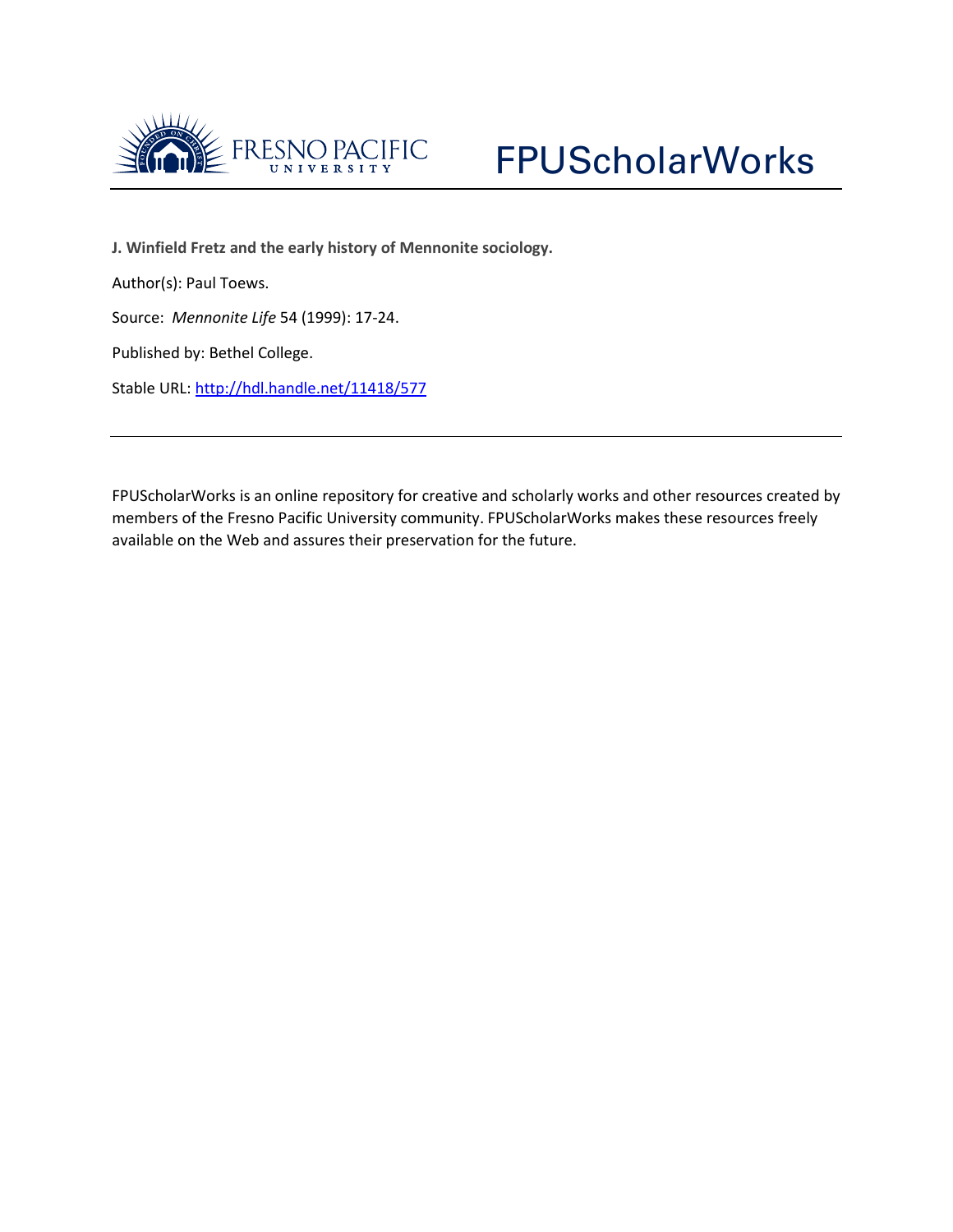■\*

4

he January 1939 issue of *Mennonite Quarterly Review* introduced a new figure to American Mennonite scholarship, J. Winfield Fretz.<sup>1</sup> More than just a new name, he entered the scholarly dialogue as the first Mennonite on the verge of earning a Ph.D. in sociology.<sup>2</sup> Mennonites previous to Fretz certainly utilized sociological categories and engaged in sociological analysis. Leo Driedger and Calvin Redekop, in a pioneering study of the development of Mennonite sociology, suggested that a category of "social thought" existed as a precursor to Mennonite sociology.<sup>3</sup> Edmund G. Kaufman was an exemplar of that previous tradition. His first major book, *The Development of the Missionary and Philanthropic Interest Among the Mennonites of North America* (1931), trafficked in sociological theory—the sect cycle—to interpret Mennonite history and missionary activity.<sup>4</sup> Among his many roles at Bethel, Kaufman was also a Professor of Sociology from 1933 to 1948. Yet his training was in history and in practical theology.

The tradition of Mennonite social thought, as defined by Redekop and Driedger, was preoccupied with three issues: "the need for community building, the threat of assimilation and the resulting conflict."5 Those three issues were surely not peculiar to Mennonites. Rather they represent the nexus of thinking and concern among many distinctive cultural and religious

communities wishing to preserve themselves against an intrusive and dominant culture. They were also the issues that would focus the early work of J. Winfield Fretz and other Mennonite social scientists.

Between 1938 and 1941 Fretz wrote three dissertations at the University of Chicago and the affiliated Chicago Theological Seminary: "Christian Mutual Aid Societies Among Mennonites" (M.A.,1938); "A Study of Mennonite Religious Institutions in Chicago" (B.D., 1940); and "Mennonite Mutual Aid: A Contribution Toward the Establishment of a Christian Community" (Ph.D., 1941).<sup>6</sup> They began an academic trajectory that shaped much of Fretz's subsequent intellectual work.

All three of these works were essentially descriptive. Fretz did not work as a theoretical sociologist but more like a historian describing social contexts. The linking of specific Mennonite beliefs and patterns with archetypical patterns of other similar groups, so common to sociological writing of the period, was largely eschewed in favor of a more narrative approach.

Fretz's early works came at a time when Mennonite historians were busily reinterpreting the contours of the Mennonite story. During the 1930s and into the early 1940s Kaufman of Bethel, John Horsch of the Mennonite Publishing House in Scottdale, Flarold Bender of Goshen College, C. Henry Smith of Bluffton College, and other scholars were engaging in a spirited

# J. Winfield Fretz and the Early History of Mennonite Sociology

*P a u l T o e zu s*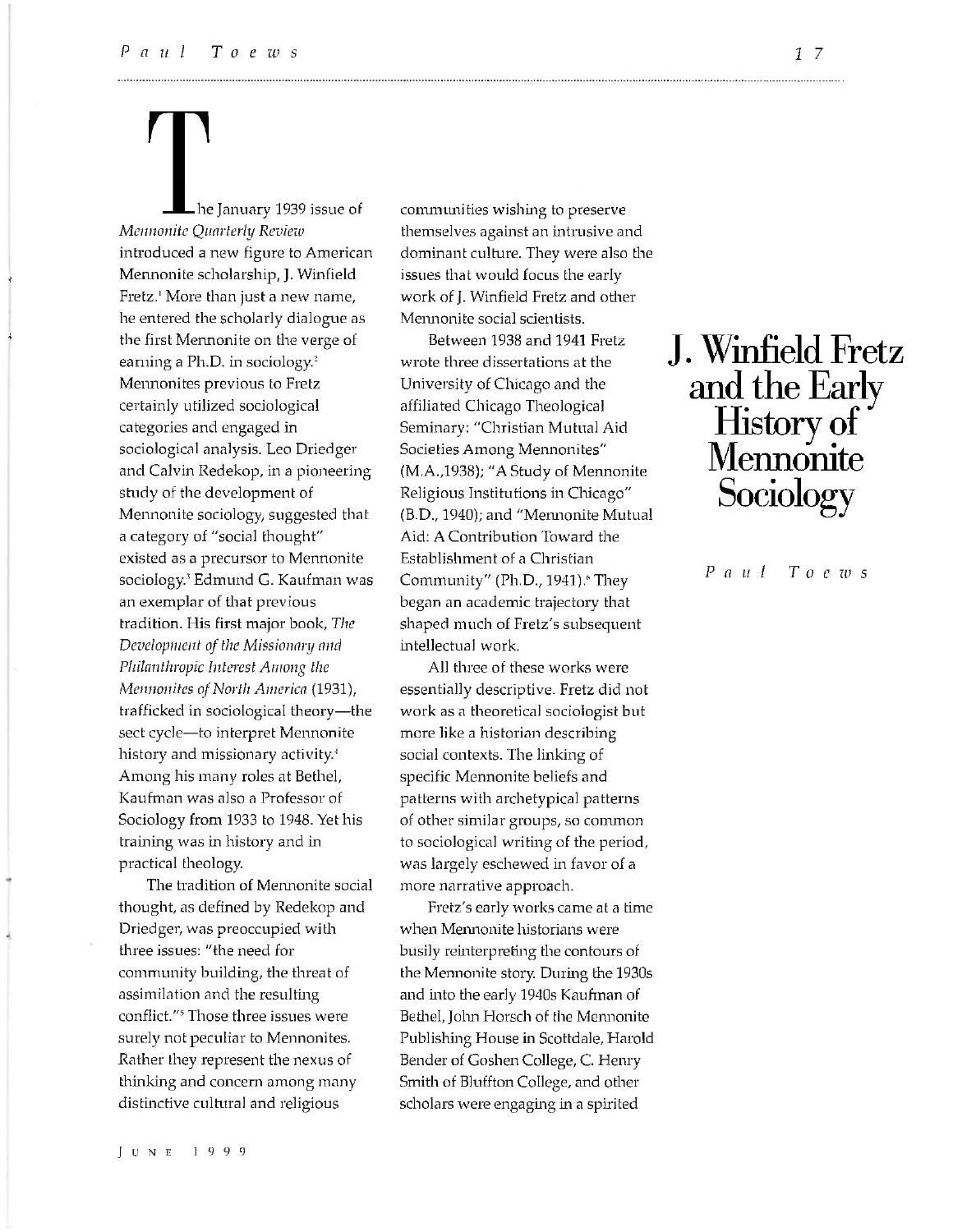

### Winfield at Bethel College, ca. 1948

discussion as to the central tenets of Anabaptism and the appropriate narrative for understanding its development over subsequent centuries. That discussion in some ways culminated with the 1944 publication of Bender's now famous essay, "The Anabaptist Vision."7

The work of these historians is frequently described as the "recovery of a usable past." It resulted in an ideological reorientation for Mennonites. By redefining the past, they opened up new possibilities for the future. The work of Fretz and what might be termed the sociological recovery was a second phase in this fashioning of a new ideological self-definition. Unlike the historians who focused on the sixteenth-century, the early sociological tradition examined the role of village society as the carrier of Mennonite idealism.

Mennonites in the 1930s and 1940s, due in part to the depression and the Second World War, were at

the front end of a demographic shift that would see a geographical and vocational dispersion of Mennonites far beyond the small towns and agricultural-related pursuits that had dominated the past. What Fretz and other early Mennonite social scientists pondered and investigated was the capacity of Mennonites to take treasured values and practices into new social environments. The opening line of Fretz's second dissertation bluntly stated the issue: "It is a point of interest to many people to notice how the attitudes, the ideals, customs, manners and behavior of an individual undergo changes when he moves from the country to the city,  $\dots$  when he changes his cultural and social environment from a rural to an urban one."<sup>8</sup> The implied question was appropriate. Would the movement of Mennonites into the city mean a significant break with past values and traditions? What kind of intentionality was required to maintain those values in the face of the new urban and industrial structures?

For Fretz the practice of mutual aid and the revitalization of rural communities was the intentionality necessary for preservation. Mutual aid had its roots in the Anabaptists' concern to imitate Christ, to reject legal and formal associations, to resist state dependence, and to insist on the right of the individual conscience. Fraternal associations, ordered on the principles of love and peoplehood instead of on legal and coercive regulations, embodied these Anabaptist motifs. The rich history of mutual aid in Mennonite history—Hutterian communalism; Dutch assistance to Swiss Mennonites bound for colonial America; the *Wnisennmt* (widows funds that evolved into much more) among Mennonites

#### "...many immigrant groups in American society fashioned similar practices and institutions for mutual support. However, the presence of sociological necessities did not negate theological inspiration."

in Russia; various old-age homes, orphanages, and insurance societies of North America—were all demonstrations of the ability of God's people to fashion associational alternatives.<sup>9</sup>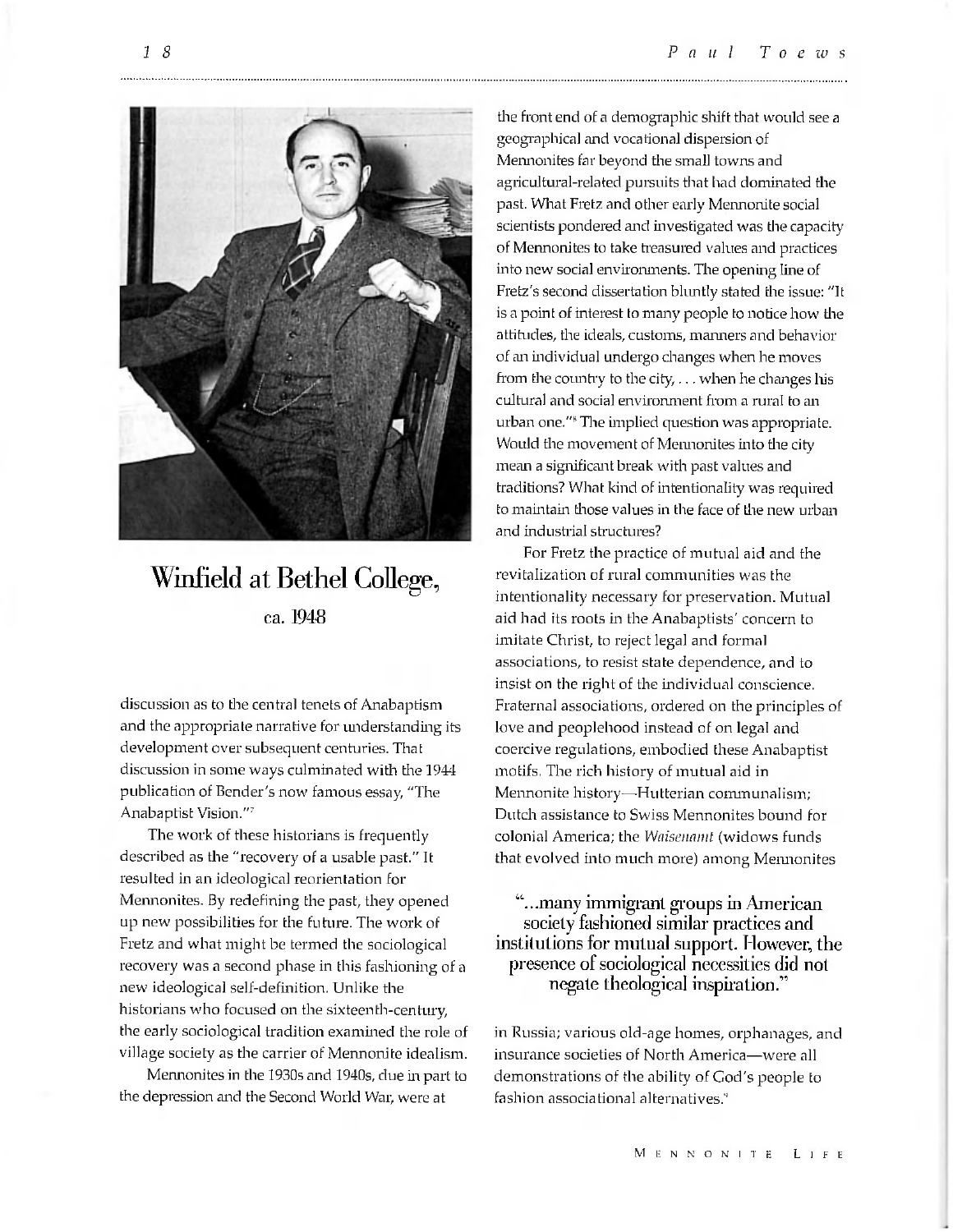Fretz knew that these institutions and practices were a product of social and historical circumstances. After all, many immigrant groups in American society fashioned similar practices and institutions for mutual support. However, the presence of sociological necessities did not negate theological inspiration. The Mennonite mutual aid societies also embodied a "literal interpretation of the Sermon on the Mount" as well as structuring social life in Mennonite society. In the mutual aid networks people could define their "social status in the community" and "enjoy . .. Christian fellowship." The societies were instruments of "social solidarity and social cohesion" and tended to mitigate the "great economic and social inequalities within Mennonite communities."<sup>10</sup> Thus mutual aid was "one of the most important factors . .. [for] determining the character and significance of the Mennonites as a social group."<sup>11</sup>

Fretz's sense of the pivotal role of mutual aid was reinforced by the research of a fellow student at Chicago. In 1942, Karl Baehr, a General Conference Mennonite, completed a study of "Secularization Among the Mennonites" of Elkhart County, Indiana. Baehr identified both centripetal and centrifugal forces in the Mennonite universe. Foremost among the centripetal ones those that held Mennonitism together—were mutual aid and community organization.<sup>12</sup>

The ability of mutual aid and other central qualities of Mennonitism to survive in the city was the subject of Fretz's second dissertation. The Mennonite story in Chicago probably pre-dates the Civil War. It took institutional form in 1866 with the formation of the first Mennonite church. This group soon faltered and its failure to develop into a strong and continuing fellowship was an omen of things to come. Beginning in 1893 various Mennonite conference groups began what then were called "Home Mission" projects. When Fretz studied Mennonites in Chicago in 1940 there were eight small "mission churches," all sponsored by different Mennonite groups.

The ability of these small churches to serve as carriers of past values and practices seemed minimal at best. Fretz wrote: "After studying the

Mennonite churches in Chicago one is impressed with the fact that there is so little that is characteristically Mennonite about them."13 This was true individually as well as institutionally. In interviews with twenty Mennonites who had moved from rural congregations into the city the "one thing that stand[s] out is the lack of Mennonite-consciousness."14 These transplanted Mennonites reflected the social customs, practices and values of the new urban environment. They retained little sense of the "mission or destiny" of the Mennonite church and seemed not to understand that their church had anything "unique, vital and urgent... to offer to society."15

#### "After studying the Mennonite churches in Chicago one is impressed with the fact that there is so little that is characteristically Mennonite about them."

Even worse was the fact that only ten percent of the Mennonites who migrated into the city affiliated with any Mennonite congregation. The conclusion was inescapable:

the discovery of these facts . .. impressed upon me the disruptive influence that a city environment has on Mennonite ideals and teachings and therefore, on the church itself. The urban soil is not the kind of soil in which the Mennonite church can grow. It is literally true that the city soil is too hard, stony and shallow for Mennonite ideals to take root.<sup>16</sup>

Fretz was not alone in articulating this kind of urban fear. Karl Baehr also concluded that Mennonites drifting into urban areas would undoubtedly secularize faster than those remaining in the protective sheath of the more isolated village.17 Melvin Gingerich, a Mennonite Church (MC) historian teaching at Bethel College, was even more emphatic in a 1942 article: "Our former rural security is disappearing, we are becoming secularized, our community life is breaking down, and our culture is losing its distinctive qualities."18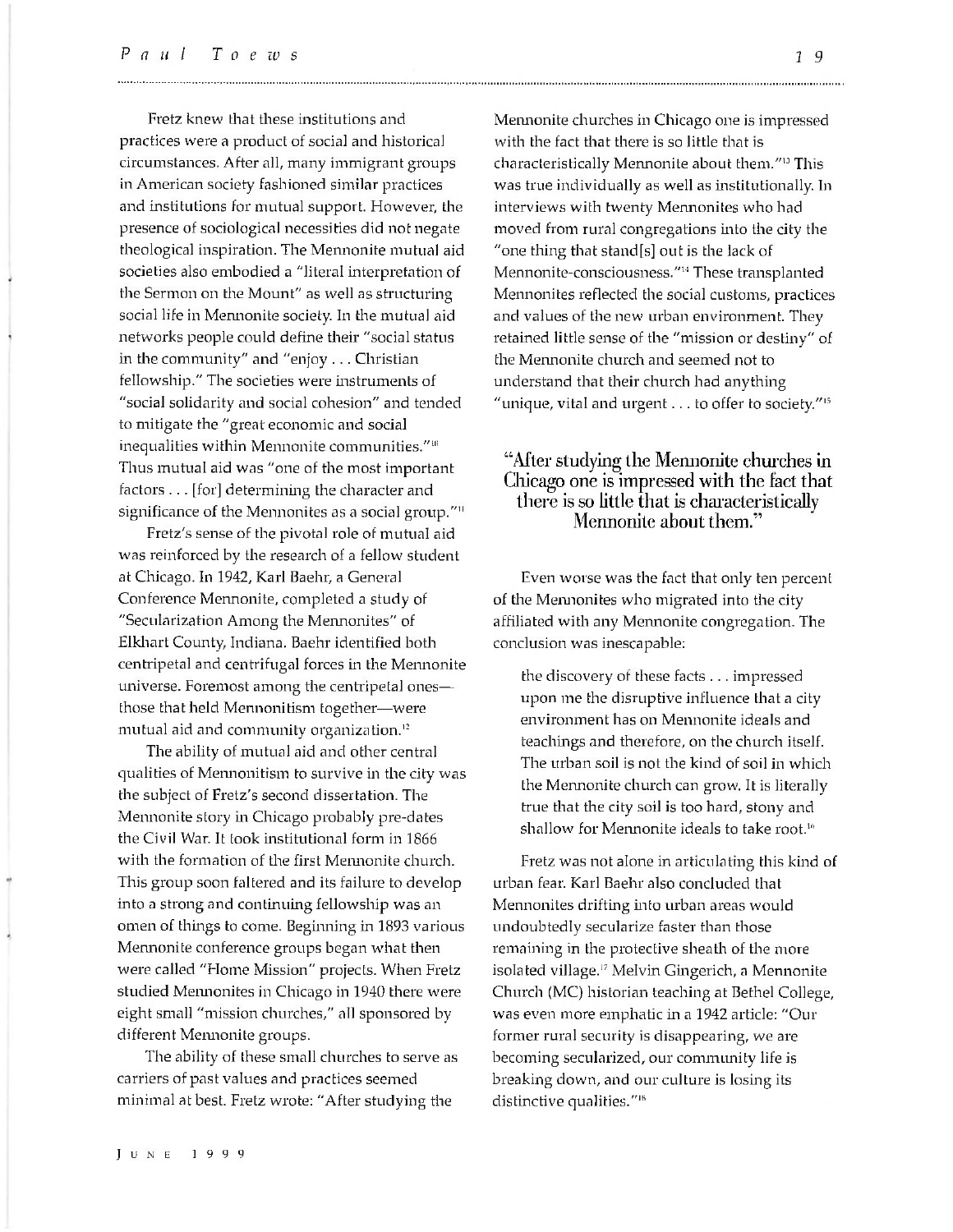Guy F. Hershberger, the MC historian and ethicist, shared similar concerns. The church's ability to maintain high "ethical standards" required the social intimacy of "primary groups." Hershberger, buttressing his position with the writings of Charles Horton Cooley, the American sociologist, Henry David Thoreau and others, contended that primary groups were the most effective means for minimizing the "selfish, lustful drives" that reside in all humans. In the closeness of the primary group those baser instincts were throttled. The success of the Mennonite Church was linked to its capacity to retain the characteristics of a primary group. Maintaining the primary group was best done by "keeping the church rooted in the rural soil." While the city offered many differing kinds of social contacts, they were mostly "impersonal and secondary."<sup>19</sup>

Two conferences in the early 1940s gave further voice to fears about the ability of Mennonites to carry their traditions into the urban context. With Fretz taking the lead, the Mennonite students studying in Chicago called a meeting on December 31,1941 to discuss "Mennonite Sociological Problems." The one-day conference brought together 49 Mennonite educators and

"Mennonites were hardly alone in expressing concern about the continuity of historic values and practices in the nation's new urban centers. Fretz and Baehr came to these positions from the milieu of the University of Chicago and the Chicago Theological Seminary.''

church leaders. It set in motion the creation of the Conference on Mennonite Cultural Problems which, between 1942 and 1967, met either annually or biannually. For these several decades this was the key inter-Mennonite forum for intellectuals to discuss community problems, secularization, and other sociological trends.<sup>20</sup> A 1945 conference on "Mennonite Community Life" held at Goshen College brought together an eclectic list of participants from various Mennonite conferences. Several of the participants expressed



### Winfield at Bethel College, ca. 1948

positions congruent with this Mennonite fear of the city.<sup>21</sup>

Mennonites were hardly alone in expressing concern about the continuity of historic values and practices in the nation's new urban centers. Fretz and Baehr came to these positions from the milieu of the University of Chicago and the Chicago Theological Seminary. Arthur E. Holt, professor of social ethics at the Seminary, and Robert Park, the preeminent sociologist at the University, no doubt encouraged this kind of analysis. Holt was one of the foremost Protestant educators concerned with sustaining rural churches and with properly equipping ministers for country parishes. Park, in the vein of Hershberger's concern for the maintenance of primary associations, wanted to nurture neighborhoods as the necessary social institution to perpetuate "civic virtue."<sup>22</sup> During the early decades of the twentieth century a host of other social scientists and agencies were looking for ways to revitalize traditional communities amidst the nation's growing urbanization.<sup>23</sup>

The congruence of what Fretz and other Mennonites were observing, and the findings of other analysts, encouraged the development of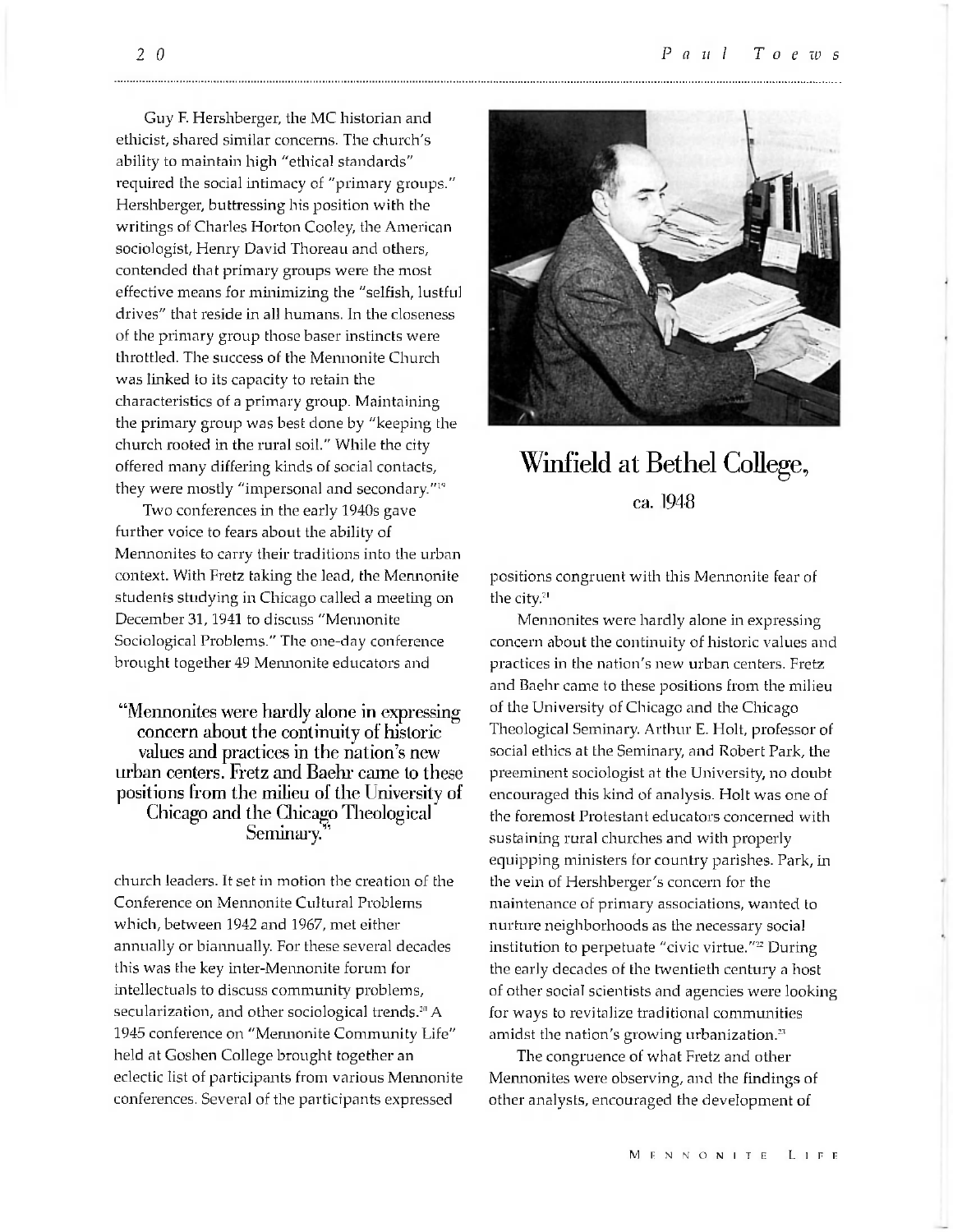

## Conference on Mennonite Educational and Cultural Problems (probably 1959 at Elkhart). Front row, left to right: Aaron Epp, Cornelius Krahn, Melvin Gingerich, John C. Wenger, ?, Harold S. Bender, J. Winfield Fretz, ?, ?. Back row, left to right William Keeney, ?, Jacob T. Friesen, ?, ?, C. J. Dyck, John Howard Yoder, William Klassen, Robert Kreider, Erfand Waltner.

alternatives to this presumed drift to urbanization and its accompanying secularization. Fretz's earliest and perhaps most articulate statement of an alternative came in a 1940 essay entitled "Mennonites and Their Economic Problems." The problems affecting Mennonites were those common to rural America. According to the 1936 Census of Religious Bodies as taken by the United States government, 87 percent of Mennonites were still rural people. The adverse trends affecting agriculture, at least according to Fretz, included mechanization, the growth of large-scale farming, the expanding class of tenant farmers, and everincreasing unemployment. The specific impact of those trends on Mennonites was that it forced "hundreds of Mennonite young people" to leave the rural areas and seek employment in towns and cities. Based on his study of Chicago, Fretz was sure that "a high percentage of Mennonites who leave the farm and find work in non-agricultural

pursuits are lost to the Mennonite Church."24 Not only were they lost to church membership, but the "ideals of family life and the ideals of neighborliness and Christian community relationships . .. undergo terrific tensions ... and in fact are often completely destroyed."<sup>25</sup>

The appropriate response to this distressing reality was for the church to assume responsibility for its unemployed members. The essay's extended excursus through Anabaptist history and theology lead to the conclusion that only a reinvigoration of the principle of "social responsibility" could mitigate the inevitable decline for people leaving rural environments. Concrete action was required, and Fretz proposed that the Mennonites find ways to provide "opportunity for those who wish to live and work in rural communities." A central committee, organized along the lines of Mennonite Central Committee could purchase land and other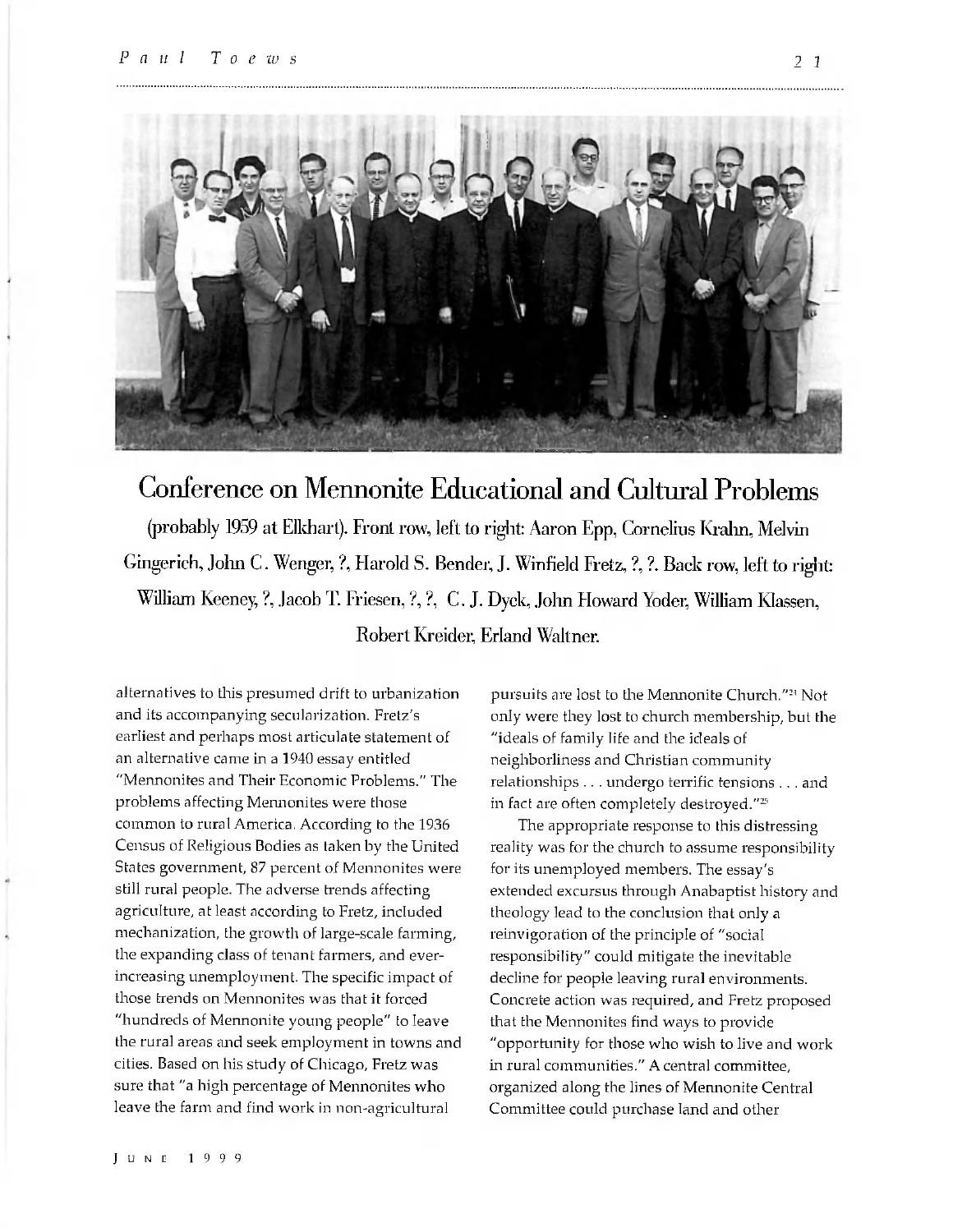necessities that would permit such persons to remain in farming and related occupations. This would be mutual aid at its best. In essence it was a call for American Mennonites to do what the Russian Mennonites had done when faced with a landless population in the mid-century— establish daughter colonies. Only by such aggressive action could the church hope to "eliminate the annual exodus to cities and . .. keep hundreds of young people in the arms of the Mennonite church."2n

Fretz was not the only figure to make such a proposal and to articulate the need for formalizing mutual aid in order to counteract new social realities. In 1939 Guy F. Hershberger, concerned about

"In asking Mennonites to think about the meaning of moving from the seclusive and even somewhat segregated living patterns of the past to the pluralism and interactions of the city, Fretz and other social analysts performed a valuable service. It takes intentionality to preserve traditions and practices in new social environments."

labor/management/union issues as people moved into tine commercial and industrial labor force, also called for mutual aid or a social security system to save Mennonite communities. The Mennonite Central Committee had lent American Mennonite money to purchase 300,000 acres in Paraguay so Mennonite refugees from the Soviet Union could settle there. Was it not as reasonable, Hershberger asked, for a Mennonite organization to purchase land at home for the aid of "their refugee brethren who are about to flee to the city, or who would like to flee from the city, or who ought to do so?" $\overline{z}$ 

On the front edge of the Second World War, Fretz and others could dream about the possibilities of mutual aid as a means of preserving Mennonite communities. The demands of the war, however, put on hold any attempt to carry out such dreams. The practical necessities of the alternative service system left little energy and few dollars to think about rebuilding rural communities and stemming the drift of

Mennonites into the nation's urban centers.

In the concluding year of the war and the immediate post-war years these dreams of community revitalization and providing rural alternatives to Mennonite young people took two different, yet related forms. In October 1945, at a meeting ironically in Chicago, a few Mennonite leaders—all non-farm—formed the Mennonite Community Association. While Fretz was not on the initial board of directors, he was an ally of the movement. In 1947 the Association began publishing an attractive, slick paper magazine. *The Mennonite Community.* The periodical hoped to foster "stronger Mennonite communities, both rural and semi-urban," and "the preservation, in these communities of Mennonite principles and the Mennonite way of life."28 The assumptions were that the face-to-face village was required for the full integration of Mennonite life and Mennonite faith. The Association wished to invite young people, particularly those returning from Civilian Public Service, to a new adventure in community building.<sup>29</sup>

Fretz's efforts were more directed toward a different way of perpetuating village society. He focused on the establishment of new rural communities more than the revitalization of old ones. He worked with the Mennonite Aid section of Mennonite Central Committee in the resettlement of refugees from the Soviet Union and in exploring the possibilities and dynamics of colonization. He was a tireless promoter of the possibilities of colonization across the Americas. Colonization was more than just a settlement of individuals, families or small groups. Colonization was the process by which "a group of like-minded people separates from a parent body and transplants itself to a new locality." It retained an organic connection with the parent body. The colony had a distinctive set of "common interests and ideals" as well as living in a defined geographical area. Mennonite colonies would be organized to perpetuate the distinctives of the tradition. Among their central characteristics would be the practice of mutual aid. $30$ 

By focusing, in the late 1930s and early 1940s,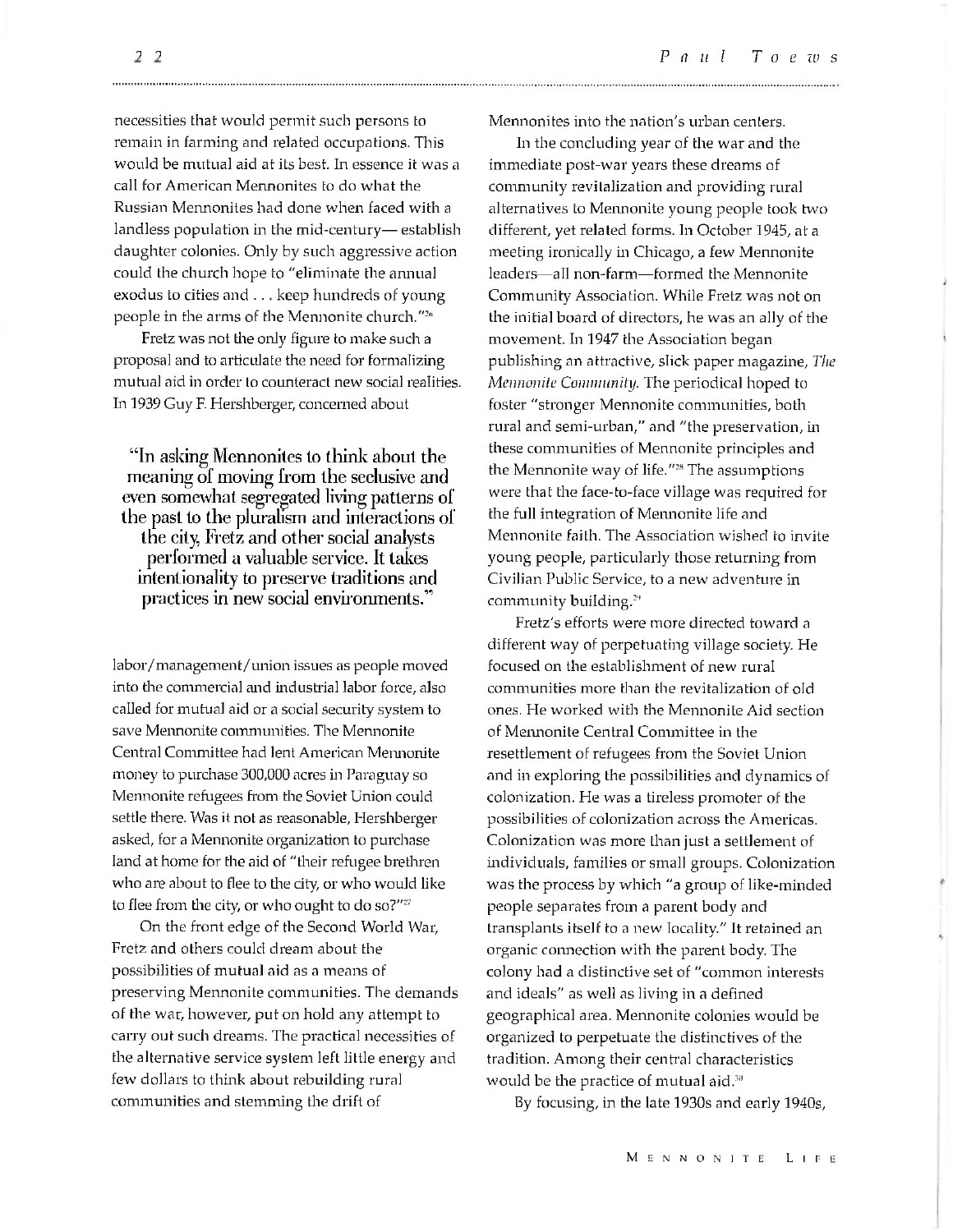on the difficulties of Mennonites transplanting their traditions to the city, the possibilities for planting new communities and revitalizing older communities, J. Winfield Fretz continued many of the preoccupations of earlier Mennonite social thought. That early Mennonite sociology would be largely concerned with rural Mennonites and their preservation was entirely appropriate, considering that Mennonites far into the twentieth century

"Urban Mennonites today are not prone to take Fretz's advice to flee the city if they wish to preserve the strengths of the Anabaptist-Mennonite story. Yet the history of Mennonites in Chicago, Philadelphia, New York, and other American urban centers is the story of a large diaspora that is not entirely unlike what Fretz foresaw in 1940."

were still predominantly a rural people. In refocusing the possibilities of mutual aid and bringing to consciousness its long history among Mennonites, Fretz contributed to the fashioning of a usable past. American Mennonites, in the years following the Second World War, added another significant chapter to that story of mutual aid. In asking Mennonites to think about the meaning of moving from the seclusive and even somewhat segregated living patterns of the past to the pluralism and interactions of the city, Fretz and other social analysts performed a valuable service. It takes intentionality to preserve traditions and practices in new social environments. Today this early sociological fear of the city may seem quaint. Urban Mennonites today are not prone to take Fretz's advice to flee the city if they wish to preserve the strengths of the Anabaptist-Mennonite story. Yet the history of Mennonites in Chicago, Philadelphia, New York, and other American urban centers is the story of a large diaspora that is not entirely unlike what Fretz foresaw in 1940.

#### ENDNOTES

'Volume XIII of *Mennonite Quarterly Review* carried two articles by Fretz: "Mutual Aid Among Mennonites, I," (January 1939):28-58; "Mutual Aid Among Mennonites, II: Mutual Aid Activities in a Single Mennonite Community," (July 1939):187-209.

:Fretz actually submitted his 1941 Ph.D. dissertation to the Divinity School at the University of Chicago yet his training was with sociologists.

"Leo Driedger and Calvin Redekop, "Sociology of Mennonites: State of the Art and Science," (a paper presented to The State of the Art of Mennonite Studies in North America Conference, University of Toronto, June, 1982), p. 1.

'Edmund G. Kaufman, *The Development of the Missionary and Philanthropic Interest Among the Mennonites of North America* (Berne, IN: The Mennonite Book Concern, 1931). On Kaufman see James C. Juhnke, *Creative Crusader: Edmund* G. *Kaufman and Mennonite Community.* Cornelius H. Wedel Historical Series, no. 8 (North Newton, KS: Bethel College, 1994); James Juhnke and Leo Driedger, "Balancing Community and Outreach Visions: Edmund George Kaufman, Mennonite Sociologist," *Mennonite Quarterly Review* LXVIII (July 1994):396-417.

"Driedger/Redekop, "Sociology of Mennonites," p. 3. ""Christian Mutual Aid Societies Among the Mennonites," (M.A. dissertation. Divinity School, University of Chicago, June 1938); "A Study of Mennonite Religious Institutions in Chicago," (B.D. dissertation, Chicago Theological Seminary, June 1940); "Mennonite Mutual Aid a Contribution Toward the Establishment of a Christian Community," (Ph. D. dissertation. Divinity School, University of Chicago, December 1941).

7I have briefly covered some of those discussions in *Mennonites in American Society, 7930- 1970: Modernity and the Persistence of Religious Community.* Mennonite Experience in America, vol. 4. (Scottdale, PA: Herald Press, 1996) chapter 4. For a more extensive discussion consult Rodney James Sawatsky, "History and Ideology: American Mennonite Identity Definition Through History," (Ph.D. dissertation, Princeton University, 1977).

"Fretz, "A Study of Mennonite Religious Institutions in Chicago," p. ii.

"Fretz, "Mutual Aid Among Mennonites, I," pp. 32-58. '"Ibid., pp. 31,58.

"Fretz, "Mennonite Mutual Aid a Contribution Towad the Establishment of a Christian Community," p. 220. <sup>12</sup>Karl Baehr, "Secularization Among the Mennonites," (B.D. thesis. University of Chicago, 1942), iii, 150. '"Fretz, "A Study of Mennonite Religious Institutions in

Chicago," p. 171.

"Ibid., p. 162.

'"Ibid., p. 162-163.

'"J. Winfield Fretz, "Mennonites and Their Economic Problems," *Mennonite Quarterly Review* 14 (October, 1940):201.

17Baehr, "Secularization Among the Mennonites," p. 150. '"Melvin Gingerich, "Rural Life Problems and the Mennonites, *Mennonite Quarterly Review* 16 (July 1942):169.

'"Guy F. Hershberger, "Maintaining the Mennonite Rural Community," *Mennonite Quarterly Review* 14 (October 1940). Quotes are from pages 216, 218, 219.

""Program of Conference on Mennonite Sociology," printed in *Proceedings of the First Conference on Mennonite Cultural Problems* (1942), pp. 96-98.